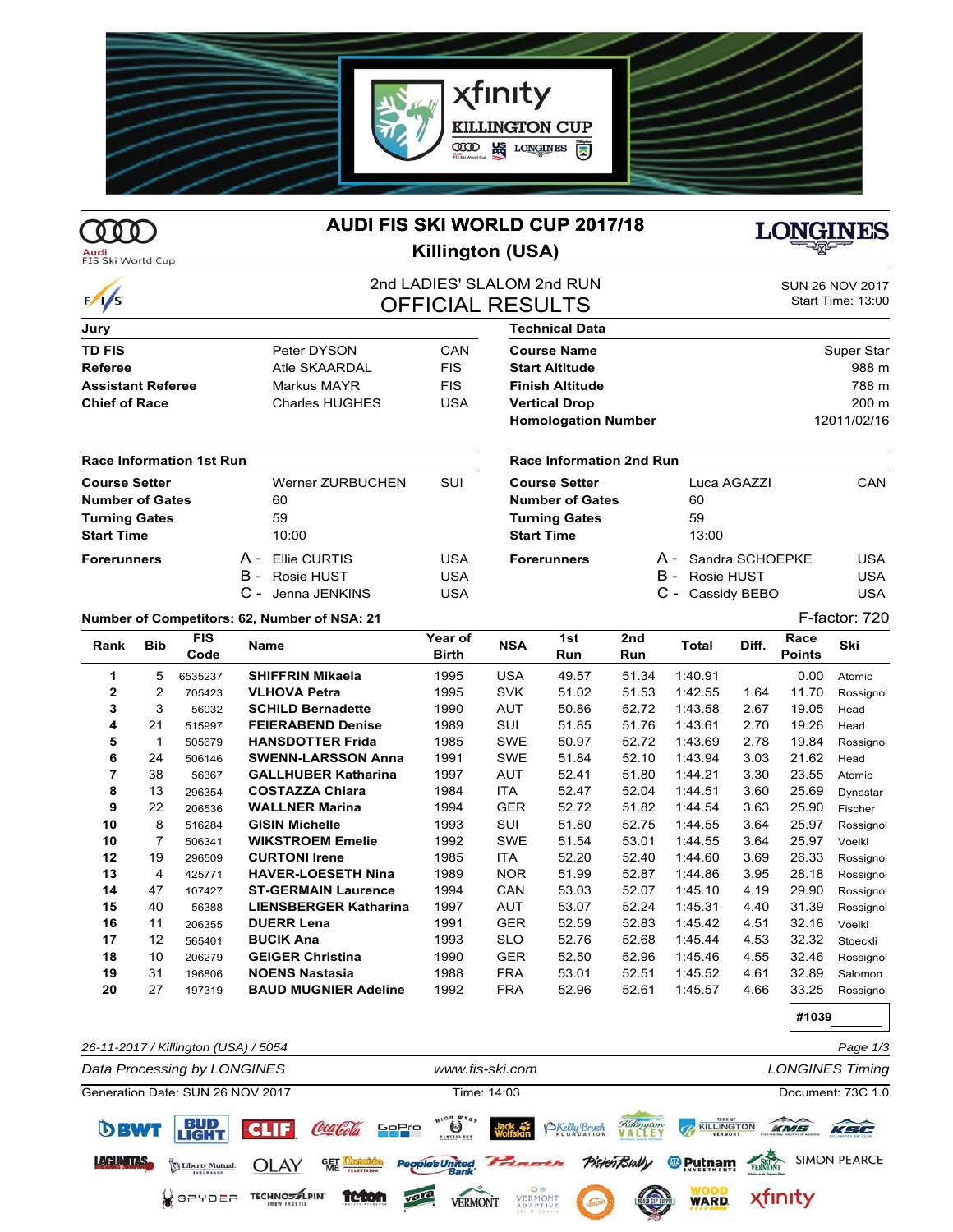

 $\sqrt{s}$ 

## **AUDI FIS SKI WORLD CUP 2017/18**



**PISHOTRING ® PULLER TO SIMON PEARCE** 

xfinity

**WARD** 

**LETTER** 

## **Killington (USA)**

## 2nd LADIES' SLALOM 2nd RUN SUN 26 NOV 2017<br>
CHEICIAL RESLILTS
Start Time: 13:00 **OFFICIAL RESULTS**

|      |            |                                      | Number of Competitors: 62, Number of NSA: 21 |                                     |                 |                     |            |                                    |       |                       | F-factor: 720          |
|------|------------|--------------------------------------|----------------------------------------------|-------------------------------------|-----------------|---------------------|------------|------------------------------------|-------|-----------------------|------------------------|
| Rank | <b>Bib</b> | <b>FIS</b><br>Code                   | Name                                         | Year of<br><b>Birth</b>             | <b>NSA</b>      | 1st<br>Run          | 2nd<br>Run | <b>Total</b>                       | Diff. | Race<br><b>Points</b> | Ski                    |
| 21   | 16         | 537772                               | <b>STIEGLER Resi</b>                         | 1985                                | <b>USA</b>      | 52.54               | 53.14      | 1:45.68                            | 4.77  | 34.03                 | Rossignol              |
| 22   | 28         | 565320                               | <b>FERK Marusa</b>                           | 1988                                | <b>SLO</b>      | 52.70               | 53.21      | 1:45.91                            | 5.00  | 35.68                 | Stoeckli               |
| 23   | 34         | 197616                               | <b>ALPHAND Estelle</b>                       | 1995                                | <b>SWE</b>      | 53.08               | 53.32      | 1:46.40                            | 5.49  | 39.17                 | Rossignol              |
|      |            |                                      | DID NOT QUALIFY FOR 2nd RUN: 18 competitors  |                                     |                 |                     |            |                                    |       |                       |                        |
|      | 37         | 355061                               | <b>HILZINGER Jessica</b>                     | 1997                                | GER             | 53.38               |            |                                    |       |                       | Atomic                 |
|      | 41         | 56253                                | <b>HUBER Katharina</b>                       | 1995                                | <b>AUT</b>      | 53.51               |            |                                    |       |                       | Atomic                 |
|      | 30         | 56143                                | <b>GRUENWALD Julia</b>                       | 1991                                | <b>AUT</b>      | 53.68               |            |                                    |       |                       | Atomic                 |
|      | 35         | 155728                               | <b>DUBOVSKA Martina</b>                      | 1992                                | CZE             | 53.79               |            |                                    |       |                       | Voelkl                 |
|      | 32         | 315187                               | <b>IGNJATOVIC Nevena</b>                     | 1990                                | <b>SRB</b>      | 53.86               |            |                                    |       |                       | Head                   |
|      | 36         | 485637                               | <b>ALOPINA Ksenia</b>                        | 1992                                | <b>RUS</b>      | 53.93               |            |                                    |       |                       | Rossignol              |
|      | 54         | 539927                               | <b>LAPANJA Lila</b>                          | 1994                                | <b>USA</b>      | 53.99               |            |                                    |       |                       | Fischer                |
|      | 52         | 565471                               | <b>HROVAT Meta</b>                           | 1998                                | <b>SLO</b>      | 54.15               |            |                                    |       |                       | Stoeckli               |
|      | 39         | 56174                                | <b>HAASER Ricarda</b>                        | 1993                                | <b>AUT</b>      | 54.17               |            |                                    |       |                       | Fischer                |
|      | 49         | 426100                               | <b>HOLTMANN Mina Fuerst</b>                  | 1995                                | <b>NOR</b>      | 54.27               |            |                                    |       |                       | Voelkl                 |
|      | 33         | 485802                               | <b>TKACHENKO Ekaterina</b>                   | 1995                                | <b>RUS</b>      | 54.29               |            |                                    |       |                       | Atomic                 |
|      | 51         | 405138                               | <b>JELINKOVA Adriana</b>                     | 1995                                | <b>NED</b>      | 54.46               |            |                                    |       |                       | Atomic                 |
|      | 57         | 107747                               | <b>SMART Amelia</b>                          | 1998                                | CAN             | 54.59               |            |                                    |       |                       |                        |
|      | 56         | 385096                               | <b>POPOVIC Leona</b>                         | 1997                                | CRO             | 54.75               |            |                                    |       |                       | Fischer                |
|      | 42         | 506399                               | <b>HECTOR Sara</b>                           | 1992                                | <b>SWE</b>      | 54.96               |            |                                    |       |                       | Head                   |
|      | 60         | 299276                               | <b>BASSINO Marta</b>                         | 1996                                | <b>ITA</b>      | 55.45               |            |                                    |       |                       | Salomon                |
|      | 59         | 538284                               | <b>MCJAMES Megan</b>                         | 1987                                | USA             | 55.52               |            |                                    |       |                       | Voelkl                 |
|      | 48         | 307493                               | ANDO Asa                                     | 1996                                | JPN             | 56.53               |            |                                    |       |                       | Atomic                 |
|      |            |                                      | DID NOT FINISH 1st RUN: 14 competitors       |                                     |                 |                     |            |                                    |       |                       |                        |
|      | 14         | 516528                               | <b>MEILLARD Melanie</b>                      | 1998                                | SUI             |                     |            |                                    |       |                       | Rossignol              |
|      | 20         | 55977                                | <b>THALMANN Carmen</b>                       | 1989                                | <b>AUT</b>      |                     |            |                                    |       |                       | Head                   |
|      | 23         | 106961                               | <b>MIELZYNSKI Erin</b>                       | 1990                                | CAN             |                     |            |                                    |       |                       | Rossignol              |
|      | 29         | 206487                               | <b>WIESLER Maren</b>                         | 1993                                | <b>GER</b>      |                     |            |                                    |       |                       | Voelkl                 |
|      | 43         | 225525                               | <b>TILLEY Alex</b>                           | 1993                                | <b>GBR</b>      |                     |            |                                    |       |                       | Head                   |
|      | 44         | 25096                                | <b>GUTIERREZ Mireia</b>                      | 1988                                | AND             |                     |            |                                    |       |                       | Fischer                |
|      | 45         | 539909                               | <b>MOLTZAN Paula</b>                         | 1994                                | <b>USA</b>      |                     |            |                                    |       |                       | Rossignol              |
|      | 46         | 196726                               | <b>BARTHET Anne-Sophie</b>                   | 1988                                | <b>FRA</b>      |                     |            |                                    |       |                       | Head                   |
|      | 50         | 298767                               | <b>SOSIO Federica</b>                        | 1994                                | <b>ITA</b>      |                     |            |                                    |       |                       | Fischer                |
|      | 53         | 426187                               | <b>LYSDAHL Kristin</b>                       | 1996                                | <b>NOR</b>      |                     |            |                                    |       |                       | Rossignol              |
|      | 55         | 6536171                              | <b>HENSIEN Katie</b>                         | 1999                                | <b>USA</b>      |                     |            |                                    |       |                       |                        |
|      | 58         | 415205                               | <b>HUDSON Piera</b>                          | 1996                                | <b>NZL</b>      |                     |            |                                    |       |                       |                        |
|      | 61         | 435334                               | <b>GASIENICA-DANIEL Maryna</b>               | 1994                                | POL             |                     |            |                                    |       |                       |                        |
|      | 62         | 565373                               | <b>ROBNIK Tina</b>                           | 1991                                | SLO             |                     |            |                                    |       |                       |                        |
|      |            |                                      | DID NOT FINISH 2nd RUN: 7 competitors        |                                     |                 |                     |            |                                    |       |                       |                        |
|      | 6          | 516280                               | <b>HOLDENER Wendy</b>                        | 1993                                | SUI             |                     |            |                                    |       |                       | Head                   |
|      | 9          | 56315                                | <b>TRUPPE Katharina</b>                      | 1996                                | <b>AUT</b>      |                     |            |                                    |       |                       | Fischer                |
|      | 15         | 425981                               | <b>SKJOELD Maren</b>                         | 1993                                | <b>NOR</b>      |                     |            |                                    |       |                       | Voelkl                 |
|      | 17         | 105269                               | <b>GAGNON Marie-Michele</b>                  | 1989                                | CAN             |                     |            |                                    |       |                       | Rossignol              |
|      | 18         | 55759                                | <b>KIRCHGASSER Michaela</b>                  | 1985                                | AUT             |                     |            |                                    |       |                       | Atomic                 |
|      | 25         | 296259                               | <b>MOELGG Manuela</b>                        | 1983                                | <b>ITA</b>      |                     |            |                                    |       |                       | Dynastar               |
|      | 26         | 56217                                | <b>BRUNNER Stephanie</b>                     | 1994                                | <b>AUT</b>      |                     |            |                                    |       |                       | Head                   |
|      |            |                                      |                                              |                                     |                 |                     |            |                                    |       | #1039                 |                        |
|      |            | 26-11-2017 / Killington (USA) / 5054 |                                              |                                     |                 |                     |            |                                    |       |                       | Page 2/3               |
|      |            | Data Processing by LONGINES          |                                              |                                     | www.fis-ski.com |                     |            |                                    |       |                       | <b>LONGINES Timing</b> |
|      |            | Generation Date: SUN 26 NOV 2017     |                                              |                                     | Time: 14:03     |                     |            |                                    |       |                       | Document: 73C 1.0      |
| DBWT |            | <b>EUD</b>                           | CLIF<br><i>ccalod</i><br><mark>soPr</mark> o | HIGH WEST<br>O<br><b>BISTILLERY</b> |                 | <b>BKelly Brush</b> |            | <b>TOWN O</b><br><b>KILLINGTON</b> |       | KMS                   | $K-1$                  |

**LACUNTINS** Withcrity Mutual OLAY SEE Octobridge People's United Princesters

vara

**VERMONT** 

VEI

SPYDER TECHNOMPIN TELON